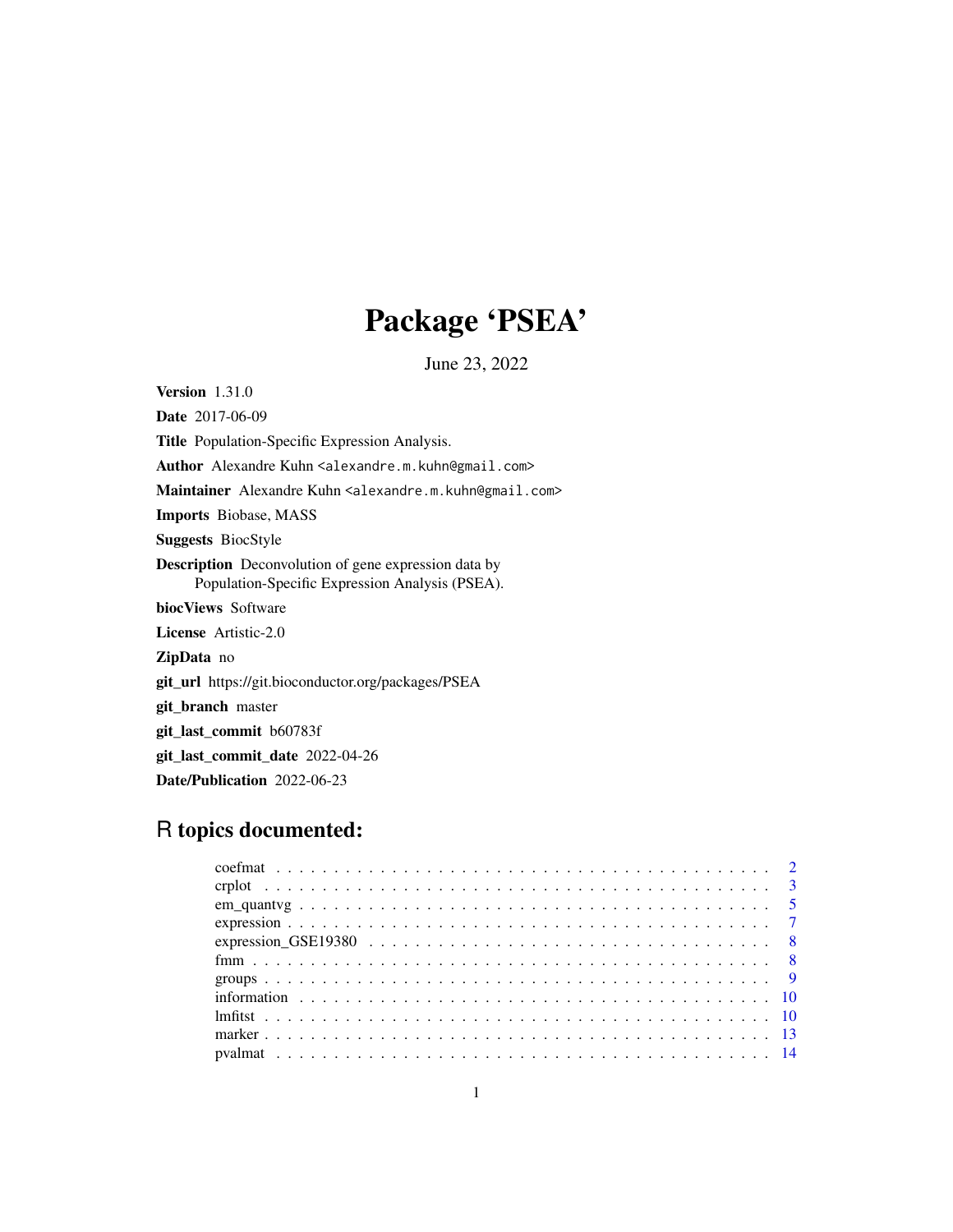#### <span id="page-1-0"></span> $2 \cos \theta$  coefmat

| Index | 19 |
|-------|----|

<span id="page-1-1"></span>coefmat *Extracts fitted coefficients.*

# Description

Takes a list of fitted models (lm objects) and returns coefficients in matrix format.

# Usage

coefmat(lst,regressors)

# Arguments

| lst        | list of lm objects.                                     |
|------------|---------------------------------------------------------|
| regressors | character vector. Names of the coefficients to extract. |

# Details

Simple wrapper function that returns fitted coefficients.

The names of the coefficient to extract are matched in names(lst[[i]]\$coef).

The column in the matrix of extracted coefficients are named by prepending "coef." to the regressor names.

# Value

coefm numeric matrix. Matrix of extracted coefficients with one row for each model in the list and one column for each targeted coefficient.

# Author(s)

Alexandre Kuhn <alexandre.m.kuhn@gmail.com>

# See Also

[pvalmat](#page-13-1).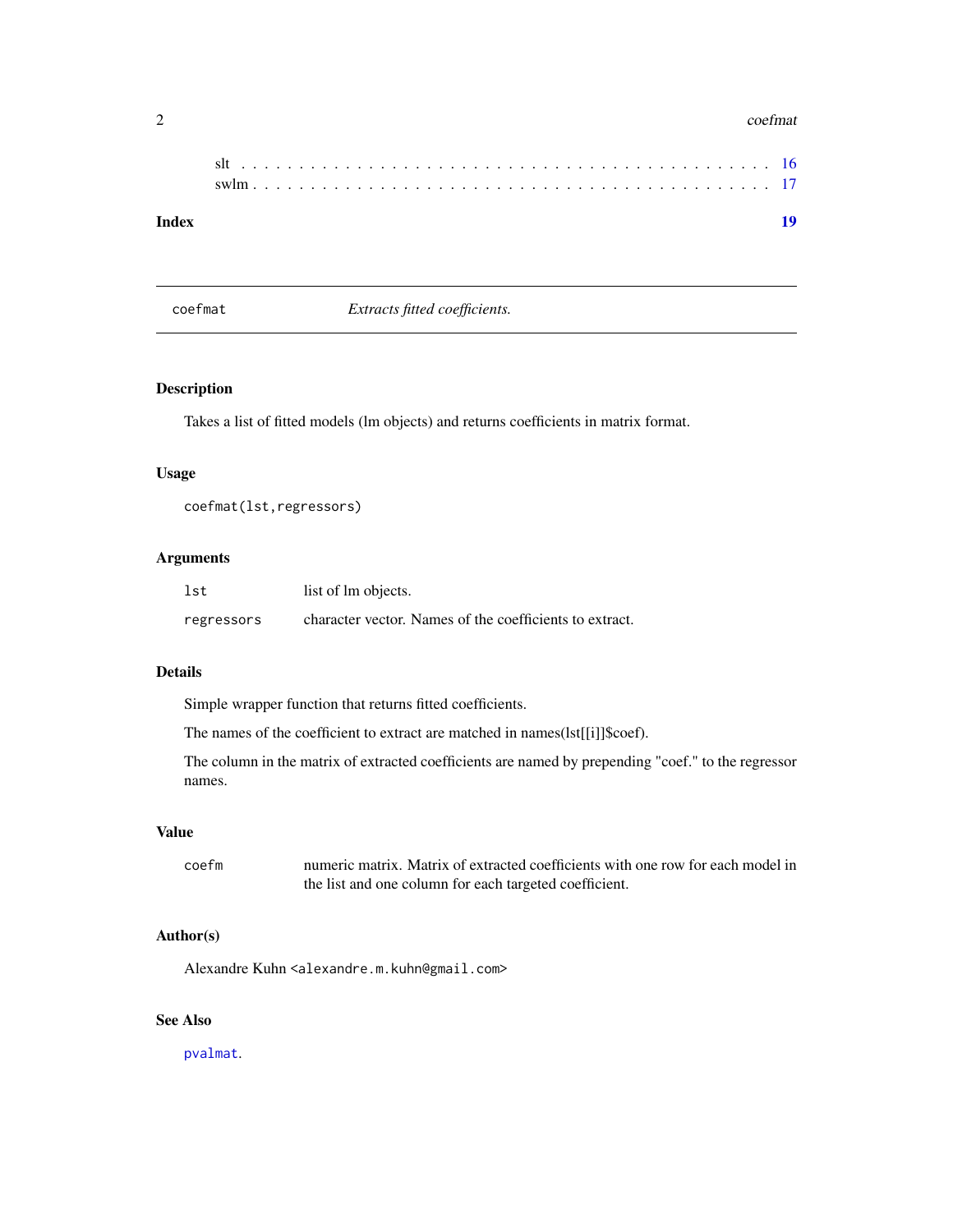#### <span id="page-2-0"></span>crplot 3

#### Examples

```
## Load example expression data (variable "expression")
## and phenotype data (variable "groups")
data("example")
## Four cell population-specific reference signals
neuron_probesets <- list(c("221805_at", "221801_x_at", "221916_at"),
                "201313_at", "210040_at", "205737_at", "210432_s_at")
neuron_reference <- marker(expression, neuron_probesets)
astro_probesets <- list("203540_at",c("210068_s_at","210906_x_at"),
                "201667_at")
astro_reference <- marker(expression, astro_probesets)
oligo_probesets <- list(c("211836_s_at","214650_x_at"),"216617_s_at",
                "207659_s_at",c("207323_s_at","209072_at"))
oligo_reference <- marker(expression, oligo_probesets)
micro_probesets <- list("204192_at", "203416_at")
micro_reference <- marker(expression, micro_probesets)
## Stepwise model selection for 2 transcripts (202429_s_at and
## 200850_s_at) and focusing on control samples (i.e. groups == 0)
lmlist <- swlm(expression[c("202429_s_at", "200850_s_at"),],
subset = which(groups == 0),upper = formula(~neuron_reference + astro_reference +
oligo_reference + micro_reference))
coefmat(lmlist, c("(Intercept)", "neuron_reference", "astro_reference",
"oligo_reference", "micro_reference"))
```
crplot *Component-plus-residual (CR) plot*

#### **Description**

Component-plus-residual (CR) plot for quantitative variables and group-specific effects.

#### Usage

```
crplot(lm,quantv,g=NULL,newplot=TRUE,col=c(1,2,4),xlab=NULL,ylab='CR',...)
```
# Arguments

| lm     | object of class "lm". Fitted model.                                                         |
|--------|---------------------------------------------------------------------------------------------|
| quantv | character. Name of the quantitative independent variable ("component" to be<br>plotted).    |
| g      | character vector. Interaction regressors coding for group-specific effects in the<br>model. |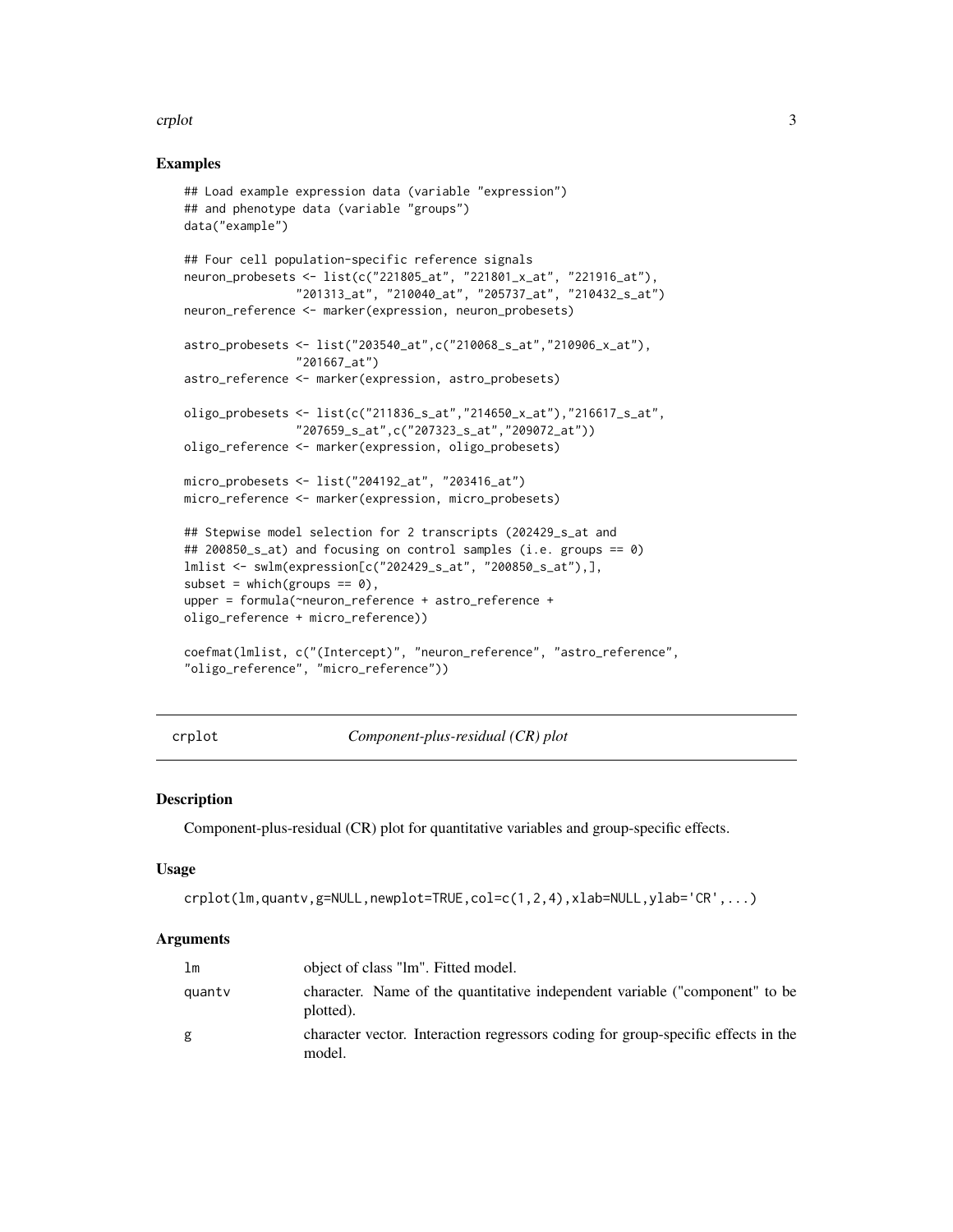4 crplot

| newplot  | logical. If TRUE (default) a new plot (graphics device) is opened.                                                   |
|----------|----------------------------------------------------------------------------------------------------------------------|
| col      | integer vector. Colors of groups. Defaults to 1 (black), 2 (red) and 4 (blue) for<br>group 1, 2 and 3, respectively. |
| xlab     | character. x-axis label. Absent by default.                                                                          |
| ylab     | character. y-axis label. "CR" by default.                                                                            |
| $\cdots$ | Further arguments passed to plot()                                                                                   |

#### Details

In the fitted model (lm), group-specific effects are specified by interaction regressors. In this case, an interaction regressor is a quantitative variable multiplied by a binary variable (i.e. where 0s represent samples of group 1 and 1s represent samples of group 2).

Predicted components are not centered and the intercept of the CR is 0 by definition. This function thus differs from cr.plot in the car package.

#### Value

NULL This function is used for plotting.

#### Author(s)

Alexandre Kuhn <alexandre.m.kuhn@gmail.com>

#### **References**

Kuhn A, Thu D, Waldvogel HJ, Faull RL, Luthi-Carter R. Population-specific expression analysis (PSEA) reveals molecular changes in diseased brain. Nat Methods 2011, 8(11):945-7

#### Examples

```
## Load example expression data (variable "expression")
## for 23 transcripts and 41 samples, and associated
## phenotype (i.e. group) information (variable "groups")
data("example")
```

```
## The group data is encoded as a binary vector where
## 0s represent control samples (first 29 samples) and
## 1s represent disease samples (last 12 samples)
groups
```

```
## Neuronal reference signals (i.e. quantitative variable)
## and group-specific change in neuronal expression
## (i.e. interaction regressor)
neuron_probesets <- list(c("221805_at", "221801_x_at", "221916_at"),
               "201313_at", "210040_at", "205737_at", "210432_s_at")
neuron_reference <- marker(expression, neuron_probesets)
neuron_difference <- groups * neuron_reference
```
## Fit an expression model containing neuronal expression and ## neuron-specific change in expression between control and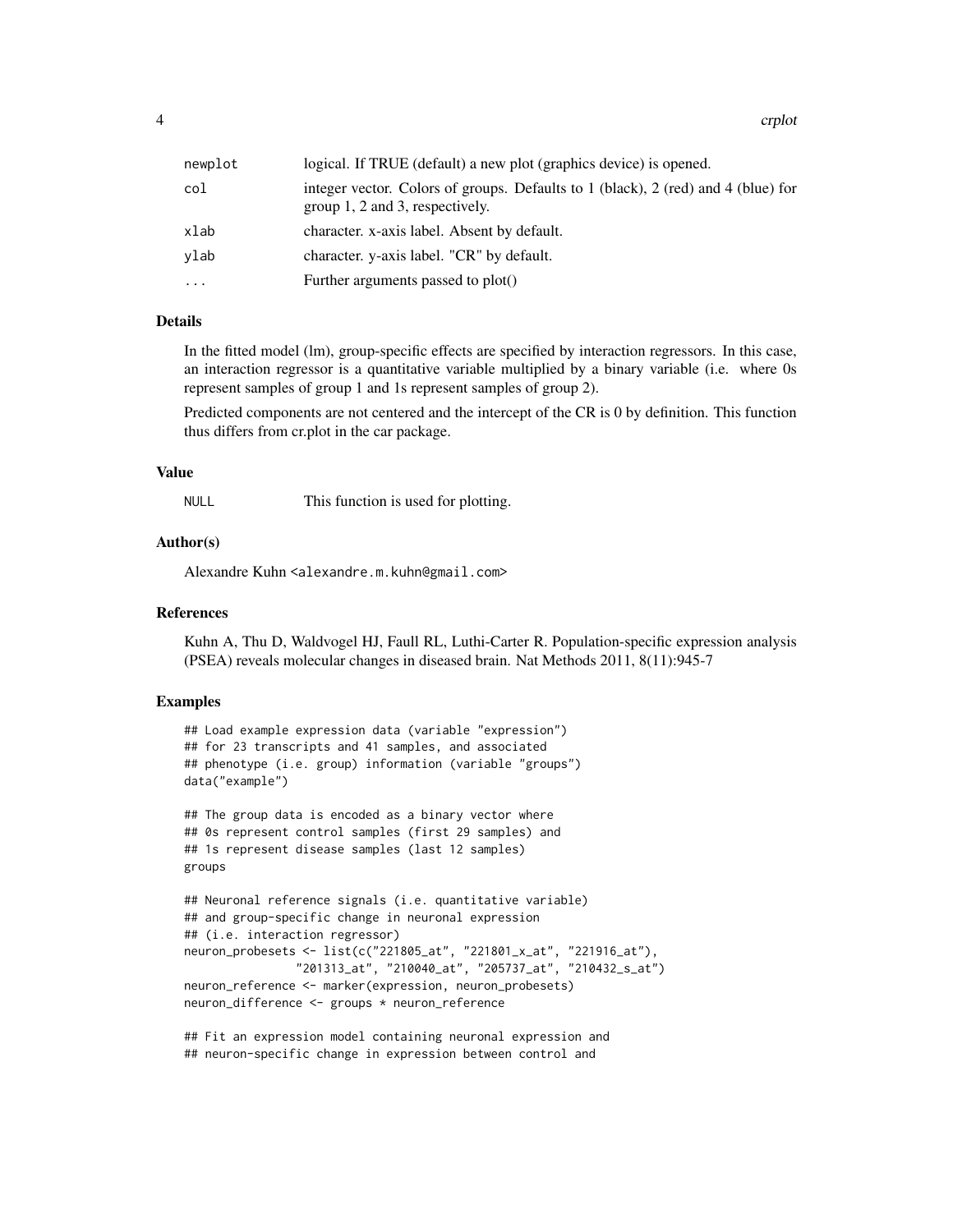# <span id="page-4-0"></span>em\_quantvg 5

```
## disease samples
model <- lm(expression["202429_s_at",] ~ neuron_reference +
neuron_difference)
## Visualize the dependence on the neuronal reference signal and
## the group-specific effect (decreased neuronal expression in
## disease samples). Black and red dots represent control and
## disease samples, respectively.
crplot(model, "neuron_reference", g="neuron_difference")
```
em\_quantvg *Specifies particular models useful for gene expression modeling*

### Description

Enumerates sets of integer that specify variables to include in each model of the family.

#### Usage

em\_quantvg(vi,tnv=NULL,ng=1,sk=NULL,mnr=NULL,int=TRUE)

#### Arguments

| vi  | integer vector. Indices of the quantitative variables in the full model matrix.                                                                                                                                                                                                                                                 |
|-----|---------------------------------------------------------------------------------------------------------------------------------------------------------------------------------------------------------------------------------------------------------------------------------------------------------------------------------|
| tny | integer. Total number of quantitative variables (excluding the intercept) in the<br>full model matrix (if (int=TRUE) tnv>=(max(vi)-1). If (int=FALSE) tnv>=max(vi)).<br>By default: $\text{tnv} = (\text{max}(vi) - 1)$ if ( $\text{int} = \text{TRUE}$ ) and $\text{tnv} = \text{max}(vi)$ if ( $\text{int} = \text{FALSE}$ ). |
| ng  | integer. Number of samples groups: 1 (default), 2 or 3.                                                                                                                                                                                                                                                                         |
| sk  | character. Indicates if the models with group-specific regressors defining group<br>2 ("skip2") should be eliminated or if models containing group-specific regres-<br>sors for groups 2 and 3 (simultaneously) should be prohibited ("skip23"). These<br>apply only if $ng=3$ .                                                |
| mnr | integer. Maximal total number of regressors (including the intercept if "int" is<br>TRUE) in the enumerated models.                                                                                                                                                                                                             |
| int | logical. If TRUE (default) the first column of the full model matrix is assumed<br>to be an intercept.                                                                                                                                                                                                                          |

#### Details

We specify a family of linear models corresponding to a (multiple) regression on selected quantitative variables and up to 3 different treatment groups. The function enumerates all subset models with up to 1 (i.e. 0 or 1) group-specific change in any of selected the quantitative variables. Regressors coding for a group-specific change in a given quantitative variable are only allowed if the correponding quantitative variable is present in the model.

The function returns sets of integers that define models by specifying indices to the columns of a full model matrix. The full model matrix can contain more quantitative variables than those selected for building the enumeration.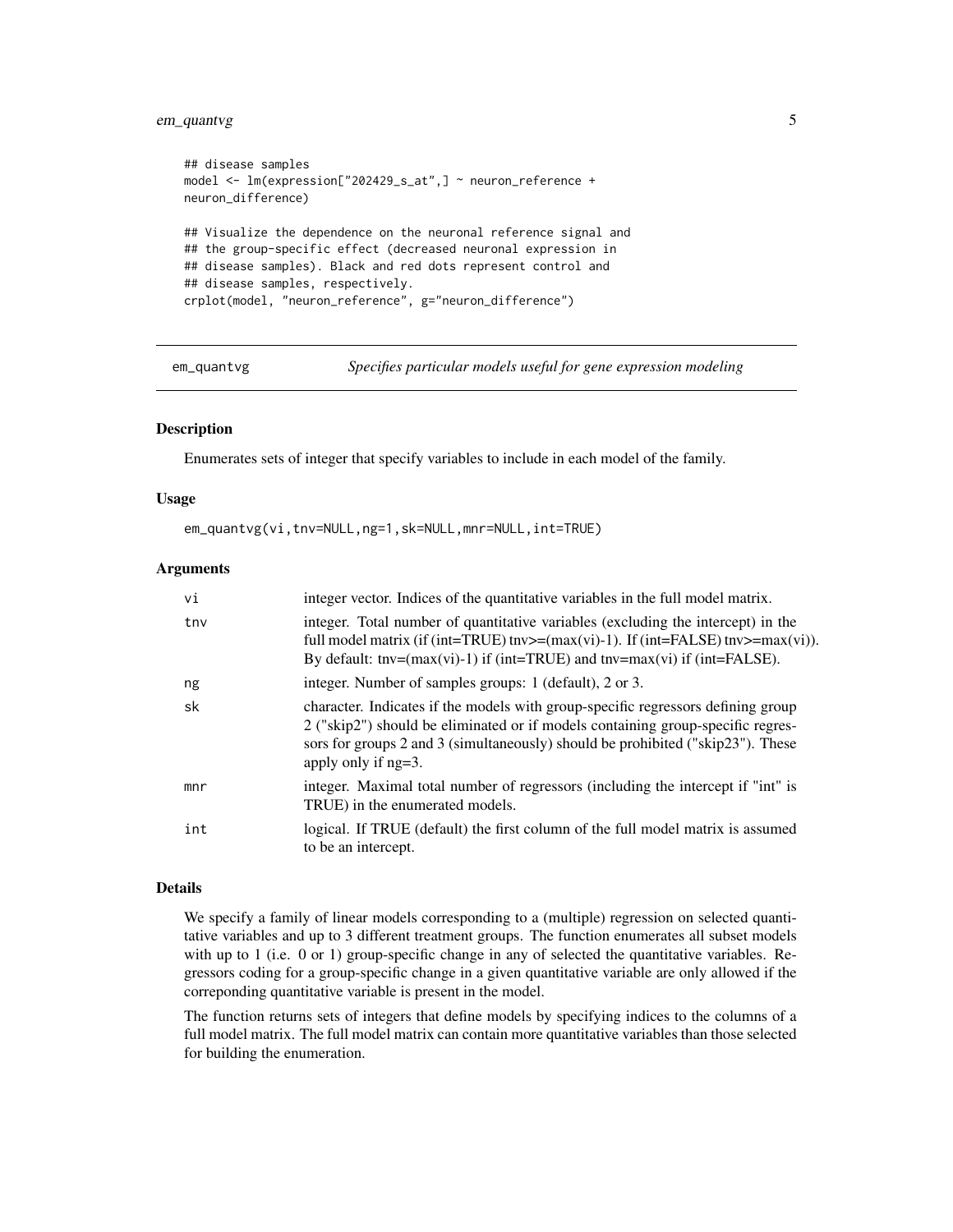<span id="page-5-0"></span>The full model matrix (with columns as regressors) is assumed to contain all quantitative variables first, followed by the interaction regressors coding for differences between sample group 1 and 2, possibly followed by the interaction regressors coding for differences between group 1 and 3. The maximal number of sample groups is 3. The order of interaction regressors for a given group is assumed to be the same as for the quantitative variables.

The first column of the full model matrix is assumed to be an intercept. If the full model matrix does not contain an intercept, the argument "int" should be set to FALSE (and the returned models will not include an intercept).

# Value

mi list of integer vectors. Each vector defines a model by specifying column indices in the full model matrix.

#### Author(s)

Alexandre Kuhn <alexandre.m.kuhn@gmail.com>

#### References

Kuhn A, Thu D, Waldvogel HJ, Faull RL, Luthi-Carter R. Population-specific expression analysis (PSEA) reveals molecular changes in diseased brain. Nat Methods 2011, 8(11):945-7

#### See Also

[fmm](#page-7-1).

```
## Load example expression data (variable "expression")
## for 23 transcripts and 41 samples, and associated
## phenotype (i.e. group) information (variable "groups")
data("example")
## The group data is encoded as a binary vector where
## 0s represent control samples (first 29 samples) and
## 1s represent disease samples (last 12 samples)
groups
## Four cell population-specific reference signals
## (i.e. quantitative variable)
neuron_probesets <- list(c("221805_at", "221801_x_at", "221916_at"),
                "201313_at", "210040_at", "205737_at", "210432_s_at")
neuron_reference <- marker(expression, neuron_probesets)
astro_probesets <- list("203540_at",c("210068_s_at","210906_x_at"),
                "201667_at")
astro_reference <- marker(expression, astro_probesets)
oligo_probesets <- list(c("211836_s_at","214650_x_at"),"216617_s_at",
                "207659_s_at",c("207323_s_at","209072_at"))
```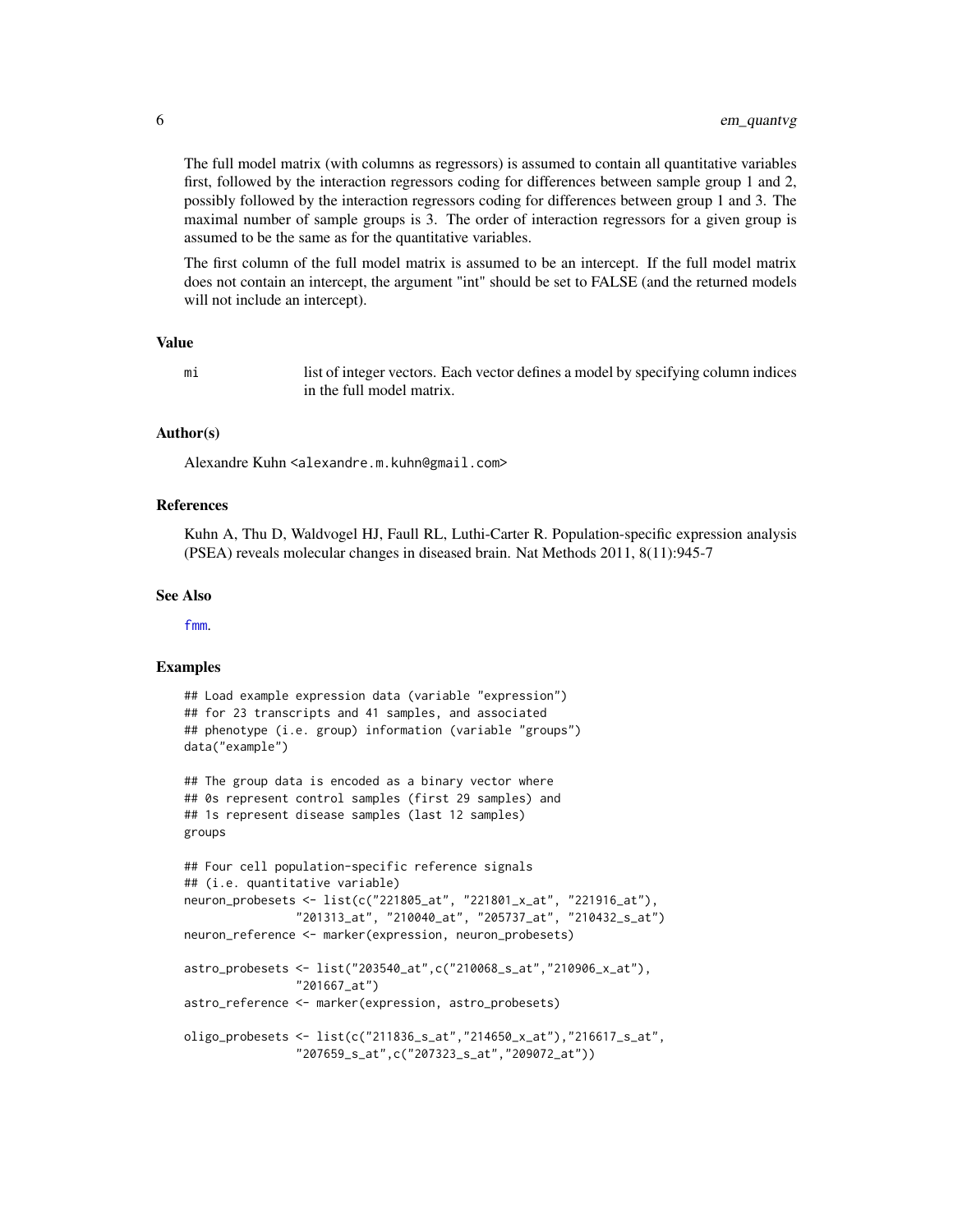#### <span id="page-6-0"></span>expression 7

```
oligo_reference <- marker(expression, oligo_probesets)
micro_probesets <- list("204192_at", "203416_at")
micro_reference <- marker(expression, micro_probesets)
## Full model matrix with an intercept, 4 quantitative variables and
## group-specific (disease vs control) differences for the
## 4 quantitative variables
model_matrix <- fmm(cbind(neuron_reference,astro_reference,
oligo_reference, micro_reference), groups)
## Enumerate all possible models with any subset of the 4 reference signals
## (quantitiatve variables) and at most 1 group-specific effect
## (interaction regressor)
model_subset \leq em_quantvg(c(2,3,4,5), tnv=4, ng=2)
## There are 48 models
length(model_subset)
```
## For instance the 17th model in the list contains an intercept (column 1 in model\_matrix), the neuronal reference s model\_subset[[17]]

expression *Expression data.*

#### Description

Numeric matrix containing expression data for 23 transcripts (rows) and 41 samples (columns).

The data correspond to samples 1, 101, 11, 126, 14, 15, 17, 2, 20, 21, 52, 64, 8, H104, H109, H113, H115, H117, H118, H120, H121, H124, H126, H128, H129, H131, H132, H137, H85, 12, 13, 3, 7, HC103, HC105, HC53, HC55, HC74, HC81, HC83, HC86 for which expression data has been deposited as GSE3790 at Gene Expression Omnibus [http://www.ncbi.nlm.nih.](http://www.ncbi.nlm.nih.gov/geo/query/acc.cgi?acc=GSE3790) [gov/geo/query/acc.cgi?acc=GSE3790](http://www.ncbi.nlm.nih.gov/geo/query/acc.cgi?acc=GSE3790). Column names in the expression data matrix contain the corresponding CEL file names.

The first 29 samples are control samples and the next 12 samples are disease samples.

### Format

Numeric matrix with 23 rows and 41 columns.

#### Source

<http://www.ncbi.nlm.nih.gov/geo/query/acc.cgi?acc=GSE3790>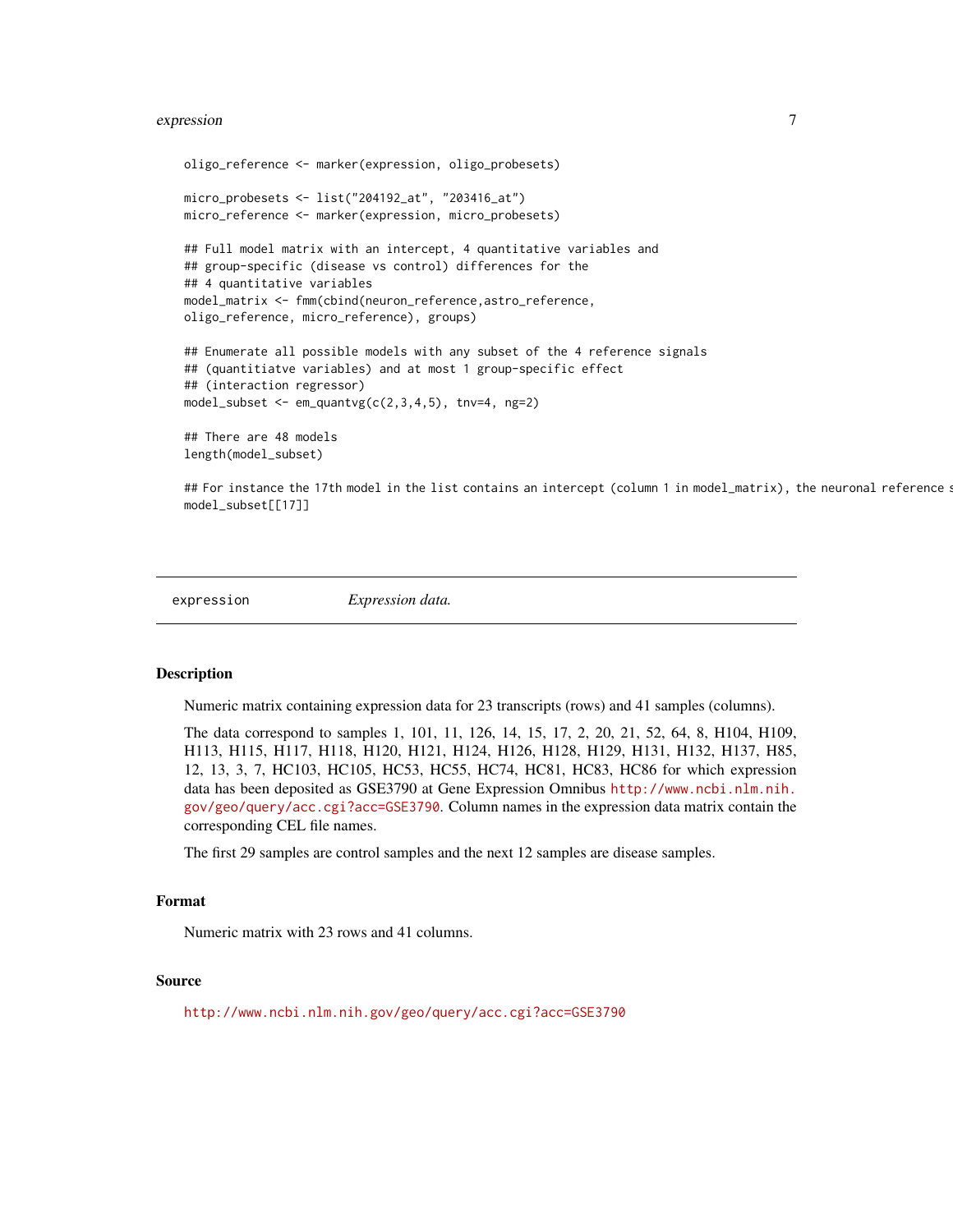<span id="page-7-0"></span>expression\_GSE19380 *Expression data for GSE19380 (RNA mixture experiment)*

#### Description

Numeric matrix containing normalized expression data for 31099 transcripts (rows) and 26 samples (columns).

#### Format

Numeric matrix with 31099 rows and 26 columns.

<span id="page-7-1"></span>

fmm *Full model matrix*

#### Description

Generates a model matrix containing (quantitative) independent variables and interaction regressors coding for group-specific effects for each of tthe quantitative variable.

#### Usage

fmm(v,d,int=TRUE)

#### **Arguments**

| V   | n-by-m numeric matrix. Matrix containing m quantitative variables as columns<br>(i.e. n is the number of samples).                               |
|-----|--------------------------------------------------------------------------------------------------------------------------------------------------|
| d   | n-by-o numeric matrix. Matrix containing o binary regressors (encoding o group-<br>specific differences) as columns, n is the number of samples. |
| int | logical. If TRUE (default) an intercept is included as the first column of the full<br>model matrix.                                             |

#### Details

Quantitative variables are specified via the argument "v". Sample groups are specified using binary (i.e. 0,1) variables (argument "d"). The returned model matrix represents a linear model with "m" quantitative variables and "o" group effects (corresponding to "o"+1 sample groups).

Specifically, the columns of the full model matrix contain (in this order): an intercept (if "int" is TRUE), the quantitative variables in the same order as they are provided in the input, group-specific effects for each quantitative variable (encoded as interaction regressors and in the same order as the quantitative variable are provided in the input).

An interaction regressor corresponds a quantitative variable multiplied by a (group-specific) binary variable. It encodes the difference (for the particular variable) between a specific group and the reference group.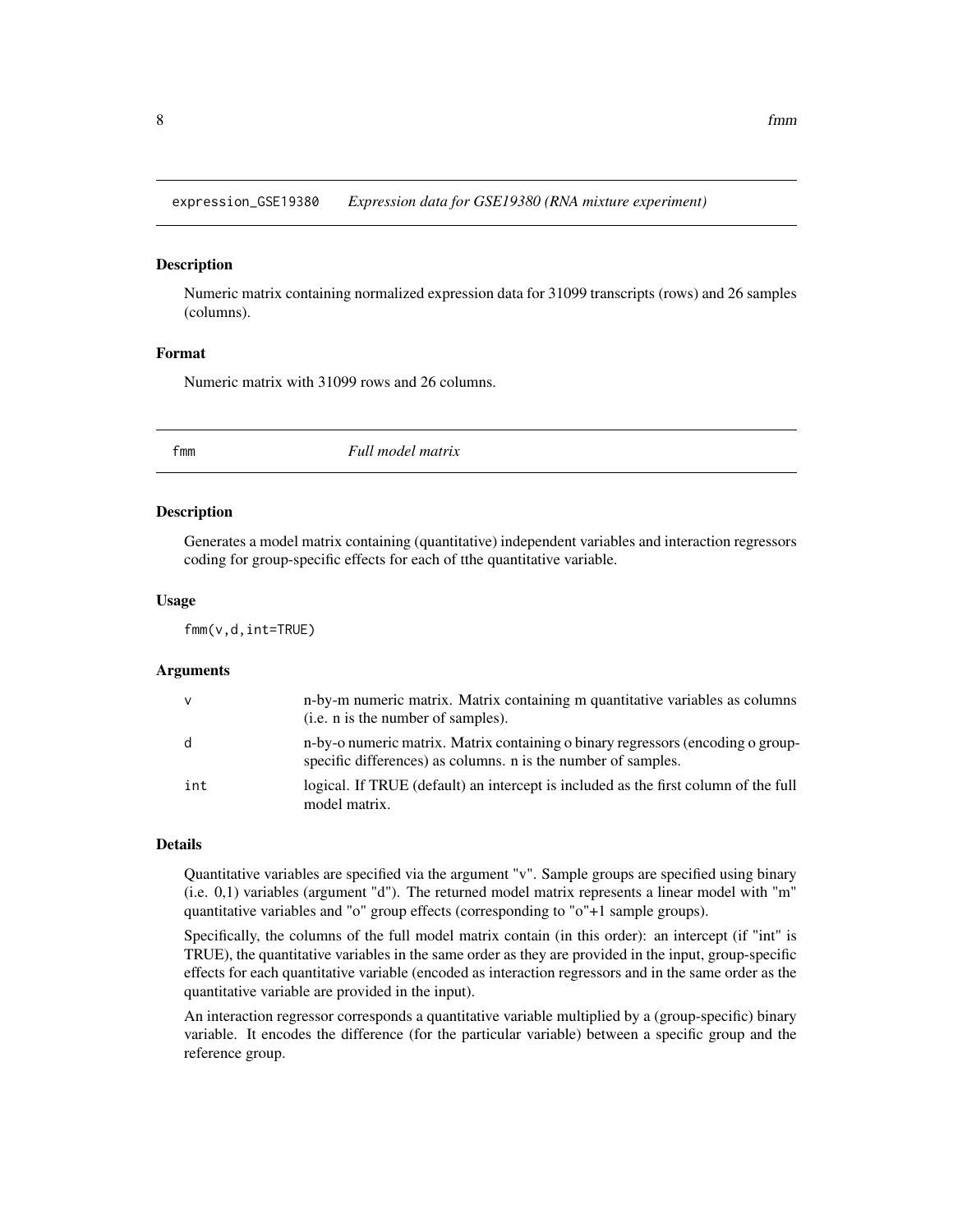#### <span id="page-8-0"></span>groups and the set of the set of the set of the set of the set of the set of the set of the set of the set of the set of the set of the set of the set of the set of the set of the set of the set of the set of the set of th

#### Value

fmm numeric matrix. The full model matrix. Its dimension is is n-by- $(m*(o+1)+1)$  if int is TRUE and n-by- $(m<sup>*</sup>(o+1))$  if int is FALSE.

#### Author(s)

Alexandre Kuhn <alexandre.m.kuhn@gmail.com>

# Examples

```
## Load example expression data (variable "expression")
## for 23 transcripts and 41 samples, and associated
## phenotype (i.e. group) information (variable "groups")
data("example")
## The group data is encoded as a binary vector where
## 0s represent control samples (first 29 samples) and
## 1s represent disease samples (last 12 samples)
groups
## Four cell population-specific reference signals
## (i.e. quantitative variable)
neuron_probesets <- list(c("221805_at", "221801_x_at", "221916_at"),
                "201313_at", "210040_at", "205737_at", "210432_s_at")
neuron_reference <- marker(expression, neuron_probesets)
astro_probesets <- list("203540_at",c("210068_s_at","210906_x_at"),
                "201667_at")
astro_reference <- marker(expression, astro_probesets)
oligo_probesets <- list(c("211836_s_at","214650_x_at"),"216617_s_at",
                "207659_s_at",c("207323_s_at","209072_at"))
oligo_reference <- marker(expression, oligo_probesets)
micro_probesets <- list("204192_at", "203416_at")
micro_reference <- marker(expression, micro_probesets)
## Full model matrix with an intercept, 4 quantitative variables and
## group-specific (disease vs control) differences for the
## 4 quantitative variables
fmm(cbind(neuron_reference, astro_reference, oligo_reference,
micro_reference), groups)
```
groups *Binary vector encoding sample group information.*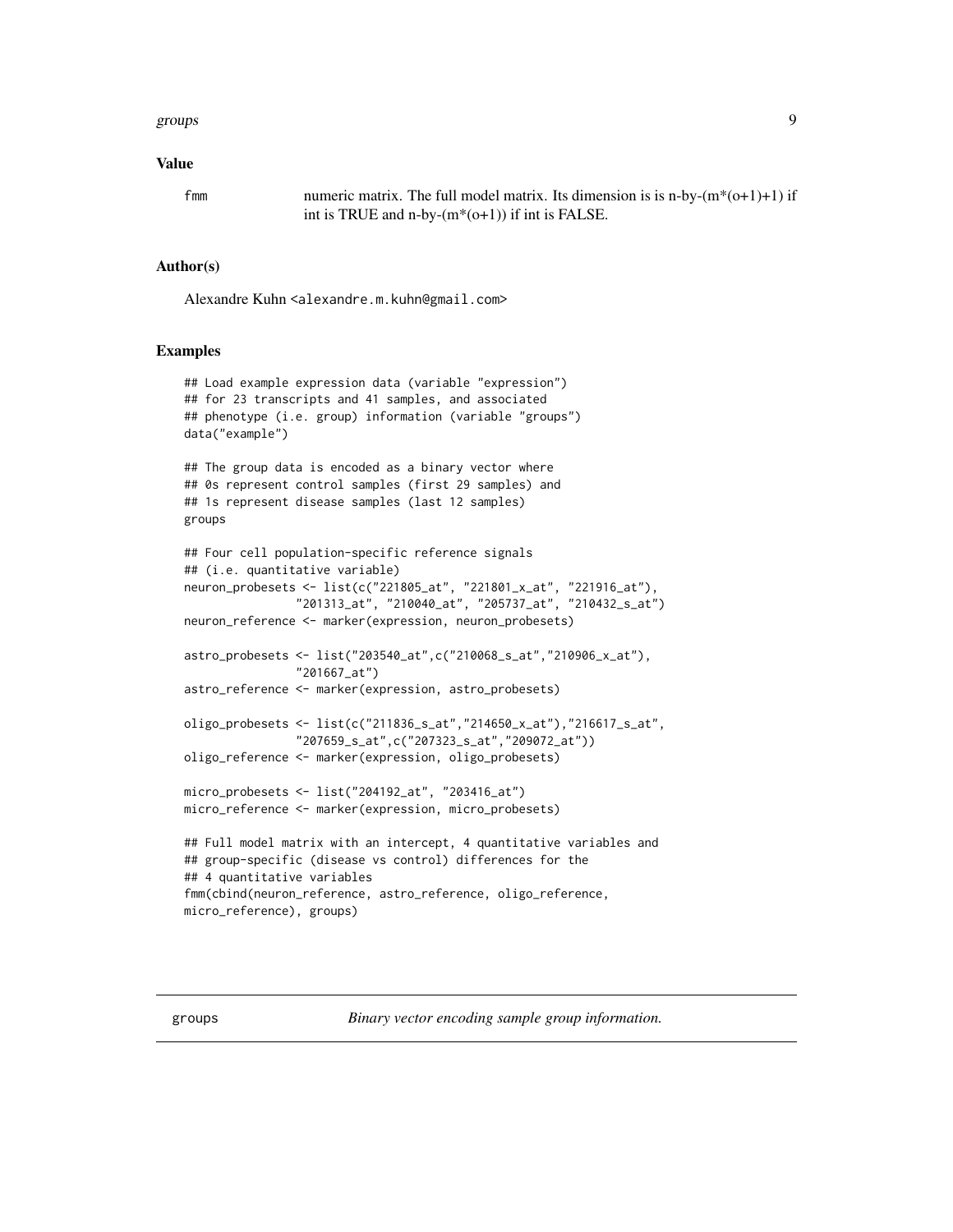#### <span id="page-9-0"></span>Description

Numeric vector of length 41 containing 0s and 1s. 0s and 1s represent samples belonging to sample group 1 and 2, respectively.

This vector actually correspond to samples 1, 101, 11, 126, 14, 15, 17, 2, 20, 21, 52, 64, 8, H104, H109, H113, H115, H117, H118, H120, H121, H124, H126, H128, H129, H131, H132, H137, H85, 12, 13, 3, 7, HC103, HC105, HC53, HC55, HC74, HC81, HC83, HC86 for which expression data has been deposited as GSE3790 at Gene Expression Omnibus [http://www.ncbi.nlm.nih.](http://www.ncbi.nlm.nih.gov/geo/query/acc.cgi?acc=GSE3790) [gov/geo/query/acc.cgi?acc=GSE3790](http://www.ncbi.nlm.nih.gov/geo/query/acc.cgi?acc=GSE3790). 0s are control samples and 1s are disease samples.

# Format

Numeric vector of length 41.

#### Source

<http://www.ncbi.nlm.nih.gov/geo/query/acc.cgi?acc=GSE3790>

information *Sample information for GSE19380 (RNA mixture experiment)*

#### Description

data.frame

#### Format

Data.frame with 26 rows and 33 columns.

<span id="page-9-1"></span>lmfitst *Fits a set of models and performs model selection.*

#### Description

For each response (dependent variable), the function fits a set of models and identify the best models based on AIC.

#### Usage

lmfitst(y,fmdlm,st,subset=NULL,d=2,lm=TRUE)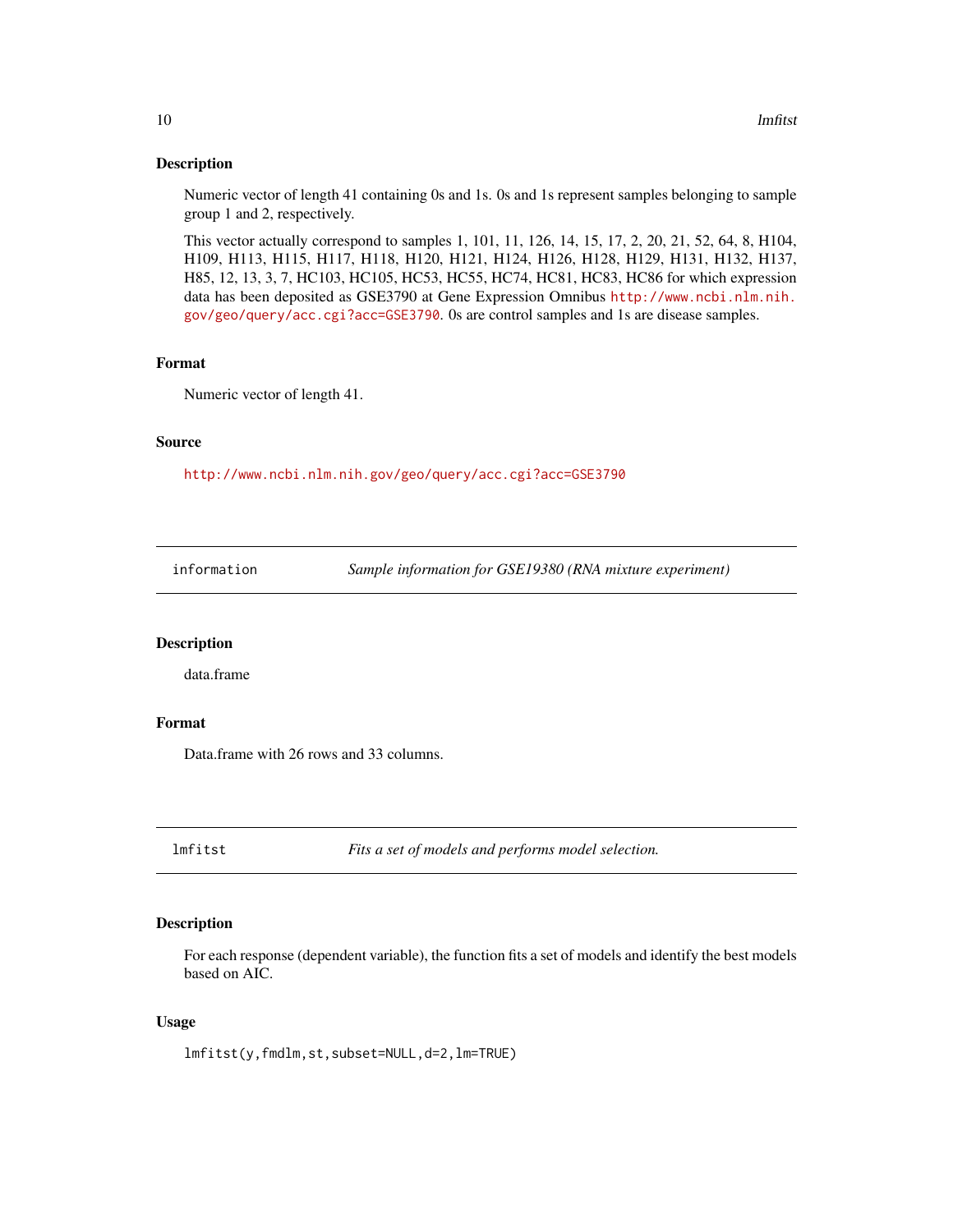#### lmfitst the contract of the contract of the contract of the contract of the contract of the contract of the contract of the contract of the contract of the contract of the contract of the contract of the contract of the co

#### Arguments

|        | numeric matrix or ExpressionSet. Matrix with response (dependent) variable as<br>columns. If an ExpressionSet is provided the response matrix is extracted with<br>the function exprs and transposed.                                                     |
|--------|-----------------------------------------------------------------------------------------------------------------------------------------------------------------------------------------------------------------------------------------------------------|
| fmdlm  | numeric matrix. Full model matrix with regressors as columns.                                                                                                                                                                                             |
| st     | list of integer vectors. Each vector defines a model by specifying column indices<br>in fmdlm.                                                                                                                                                            |
| subset | Integer vector. Subset of samples to be used for fitting. By default all samples<br>are used.                                                                                                                                                             |
| d      | numeric. Maximal distance (in AIC units) to the model with smallest AIC (de-<br>faults to 2). Models with an AIC difference less than or equal to d are returned.                                                                                         |
| lm     | logical. If TRUE (default) the function also returns the fit (as returned by the<br>function lm) obtained for the best model obtained for each response. If FALSE,<br>the function only returns the indices (in st) corresponding to the selected models. |

# Details

This function is useful for performing model selection. It fits all possible models of a given set (instead of heuristically searching for the best one for instance) and compares them using Akaike Information Criterion (AIC).

For each response, all specified models are tested and all models obtaining an AIC within "d" AIC units of the model with smallest AIC are identified. These models are ordered by increasing number of regressors. Models with the same number of regressors are ordered by increasing AIC. The first model in this ordered list is considered the best model. Optionally the full fit (as returned by the function lm) of the best model is returned.

The formula for AIC follows the implementation of the function extractAIC and is: n \* log(RSS /  $n + 2$  \* edf, where n is the number of observations, RSS is the residual sum of squares and edf the number of free parameters.

Model fitting is implemented with lm.fit and NAs are not allowable in the response matrix y.

### Value

| wcrto | list of integer vector (of length equal to the number of responses). Each integer<br>vector represents the models (identified as indices into st) within d AIC units of<br>the model with smallest AIC.                              |
|-------|--------------------------------------------------------------------------------------------------------------------------------------------------------------------------------------------------------------------------------------|
| ft.   | list of lm objects. Each lm object contains the fit for the best model (defined<br>as the model with the smallest number of regressors within d AIC units of the<br>model with smallest AIC). Only returned if lm is TRUE (default). |

#### Author(s)

Alexandre Kuhn <alexandre.m.kuhn@gmail.com>

#### References

Kuhn A, Thu D, Waldvogel HJ, Faull RL, Luthi-Carter R. Population-specific expression analysis (PSEA) reveals molecular changes in diseased brain. Nat Methods 2011, 8(11):945-7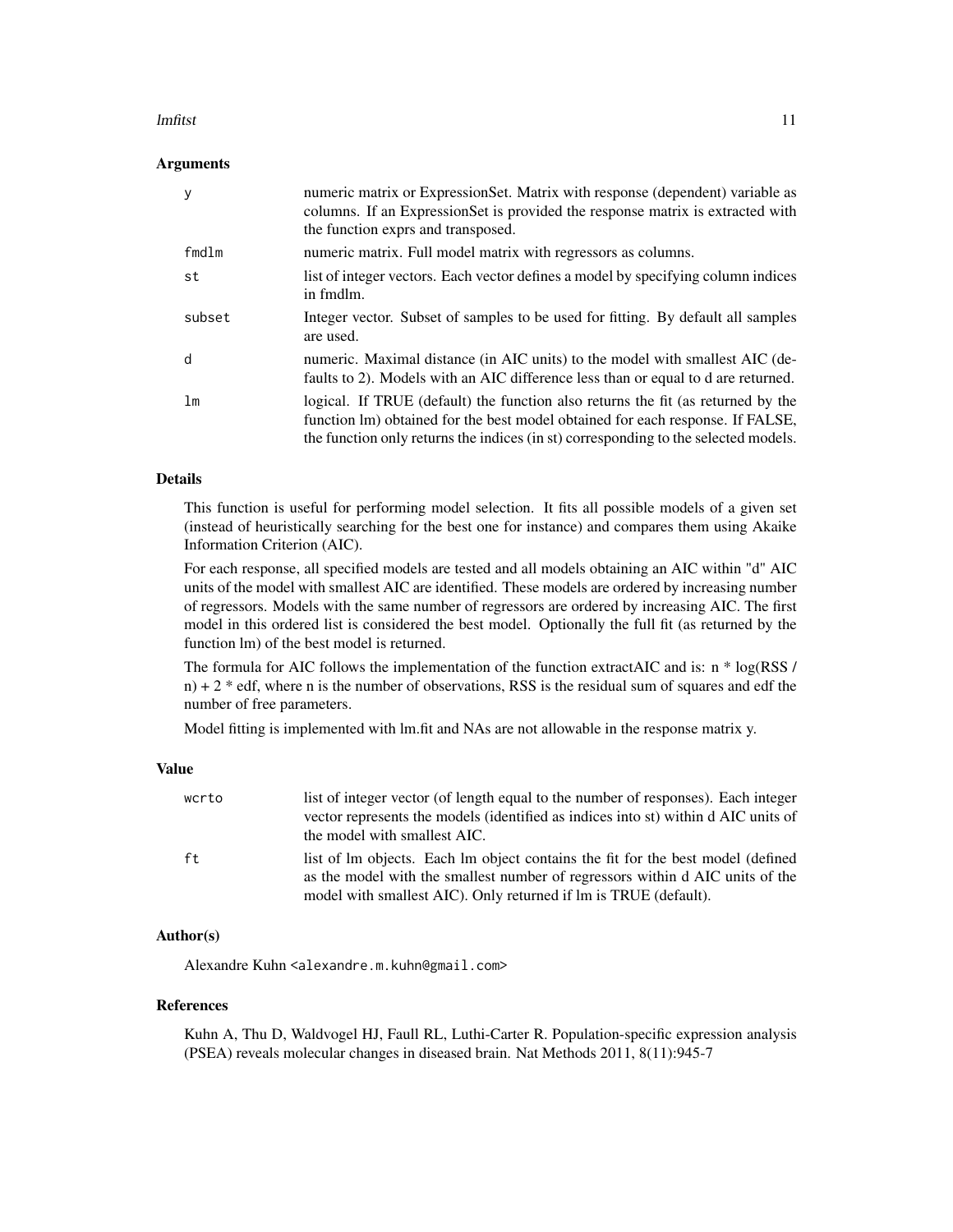<span id="page-11-0"></span>12 **lmfitst** 

#### See Also

[marker](#page-12-1),[swlm](#page-16-1).

```
## Load example expression data (variable "expression")
## for 23 transcripts and 41 samples, and associated
## phenotype (i.e. group) information (variable "groups")
data("example")
## The group data is encoded as a binary vector where
## 0s represent control samples (first 29 samples) and
## 1s represent disease samples (last 12 samples)
groups
## Four cell population-specific reference signals
## (i.e. quantitative variable)
neuron_probesets <- list(c("221805_at", "221801_x_at", "221916_at"),
                "201313_at", "210040_at", "205737_at", "210432_s_at")
neuron_reference <- marker(expression, neuron_probesets)
astro_probesets <- list("203540_at",c("210068_s_at","210906_x_at"),
                "201667_at")
astro_reference <- marker(expression, astro_probesets)
oligo_probesets <- list(c("211836_s_at","214650_x_at"),"216617_s_at",
                "207659_s_at",c("207323_s_at","209072_at"))
oligo_reference <- marker(expression, oligo_probesets)
micro_probesets <- list("204192_at", "203416_at")
micro_reference <- marker(expression, micro_probesets)
## Full model matrix with an intercept, 4 quantitative variables and
## group-specific (disease vs control) differences for the
## 4 quantitative variables
model_matrix <- fmm(cbind(neuron_reference, astro_reference,
oligo_reference, micro_reference), groups)
## Enumerate all possible models with any subset of the 4 reference signals
## (quantitiatve variables) and at most 1 group-specific effect
## (interaction regressor)
model_subset \leq em_quantvg(c(2,3,4,5), tnv=4, ng=2)
## AIC-based model selection for 2 transcripts of interest
## (202429_s_at and 200850_s_at). For the first one, the selected
## model contains an intercept, the neuronal reference signal and
## a neuron-specific change (i.e. model 17 in model_subset
## corresponding to columns 1, 2 and 6 in model_matrix). For the
## second transcript, the selected model contains an intercept and
## the astrocytic reference signal (i.e. model 3 in model_subset
## corresponding to columns 1 and 3 in model_matrix)
lmfitst(t(expression[c("202429_s_at", "200850_s_at"),]),
```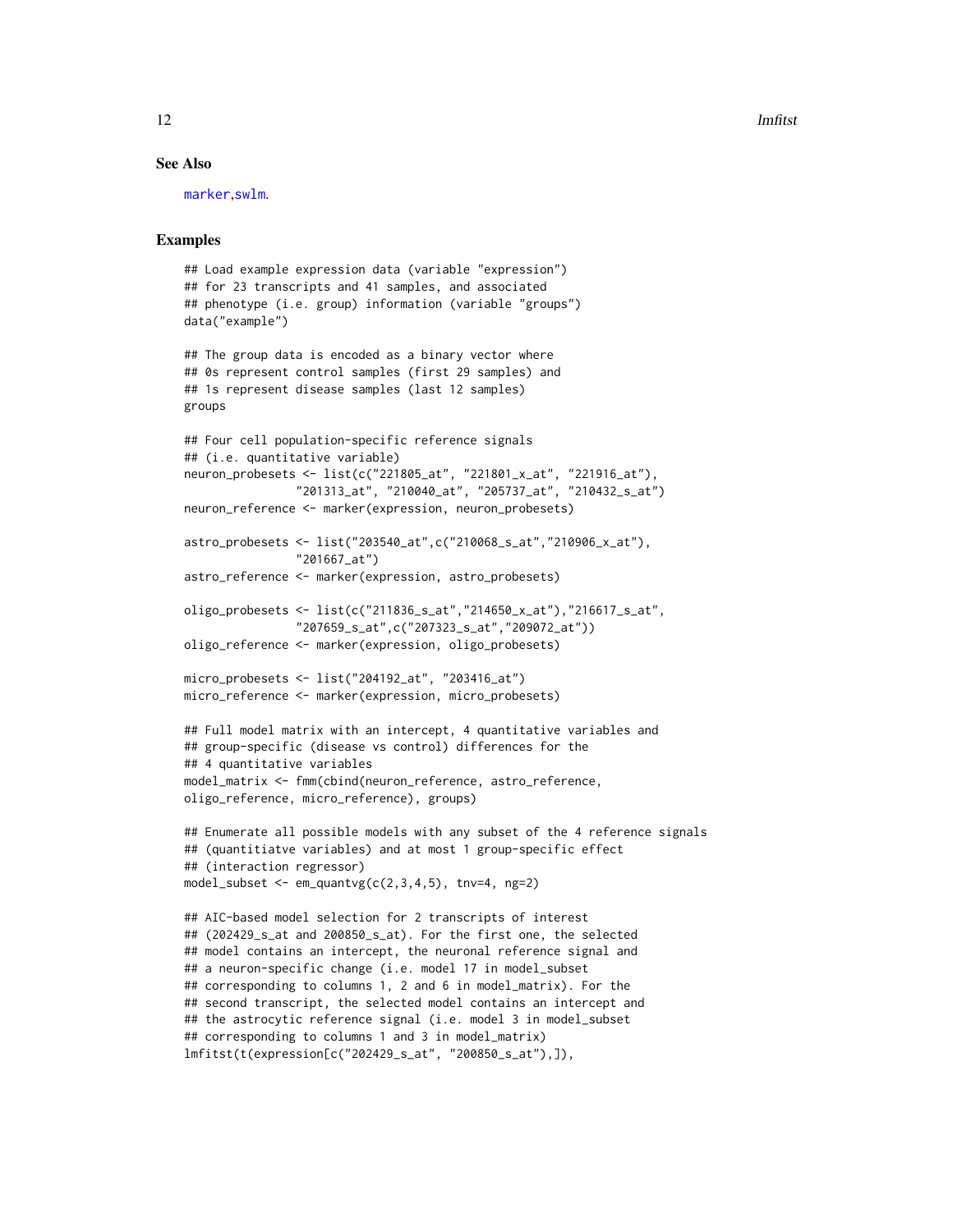#### <span id="page-12-0"></span>marker and the contract of the contract of the contract of the contract of the contract of the contract of the contract of the contract of the contract of the contract of the contract of the contract of the contract of the

model\_matrix, model\_subset)

<span id="page-12-1"></span>

marker *Reference signal*

#### Description

Generates a population-specific reference signal.

#### Usage

marker(expr,id,sampleSubset=NULL,targetMean=1)

#### Arguments

| expr         | Numeric matrix or ExpressionSet. The matrix contains the expression data with<br>transcripts (i.e. for a microarray, probes) as rows and samples as columns. Row<br>names should be defined and are used to determine the transcripts used to gen-<br>erate the reference signal (specified with the argument id). If an ExpressionSet<br>is provided the expression data is extracted with the function exprs. |
|--------------|-----------------------------------------------------------------------------------------------------------------------------------------------------------------------------------------------------------------------------------------------------------------------------------------------------------------------------------------------------------------------------------------------------------------|
| id           | List of strings. Names of the transcripts to use to generate the reference sig-<br>nal. Names correspond to row names in expr if it is a matrix or row names in<br>exprs(expr) if it is an ExpressionSet).                                                                                                                                                                                                      |
| sampleSubset | Integer vector. Represents a subset of samples (specified as column indices)<br>in expr) to use to normalize the reference signal (see Details). By default all<br>samples are used.                                                                                                                                                                                                                            |
| targetMean   | Numeric. Mean of the reference signal (defaults to 1).                                                                                                                                                                                                                                                                                                                                                          |

# Details

A reference signal for a given population is generated by averaging the expression of multiple transcripts that are expressed in a cell population-specific manner.

The reference signal is scaled to have an average value determined by targetMean (1 by default). The argument sampleSubset restricts the samples to take into account for normalization (i.e. the average of the reference signal over sampleSubset will be the value specified by targetMean, but the reference signal will still be of length equal to the number of columns in expr).

The expression value of each transcript is normalized before averaging over multiple transcripts so that they have same weight in the final reference signal (i.e to avoid that highly expressed transcripts dominate the reference signal).

The names of transcripts to be used are specified as items of a list (id). If the expression matrix contains multiple measures of the same transcript (for instance several probes of a microarray measuring the same transcript) they can be averaged before taking the average over different transcripts. Thereby every transcript has the same weight in the final reference signal, independently of the number of probes used to measure it. Multiple measures of the same transcript are specified as a vector in the list.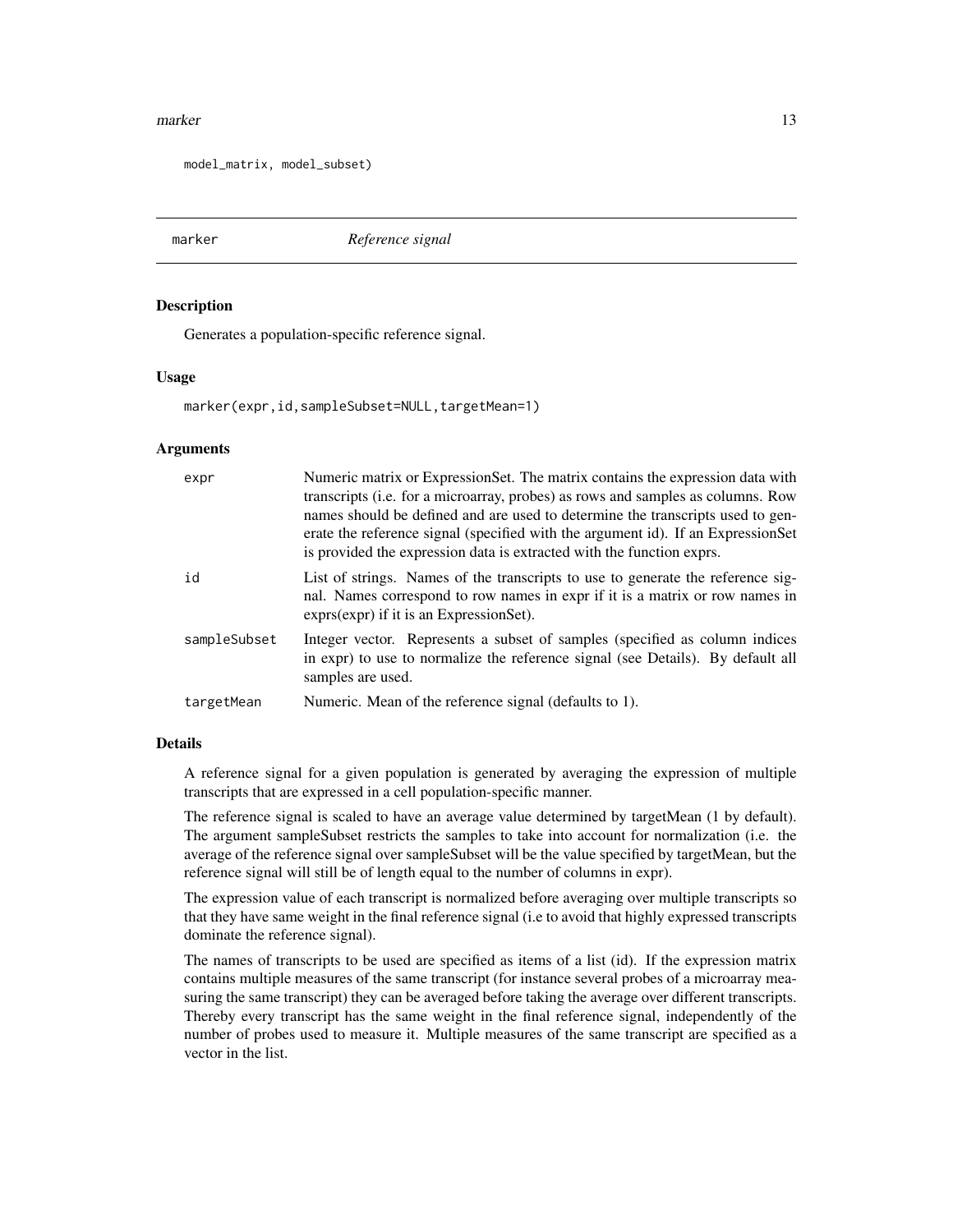#### <span id="page-13-0"></span>Value

refSignal Numeric vector of the same length as the number of columns in expr (or in exprs(expr) if expr is provided as an ExpressionSet). Reference signal (see Details).

#### Author(s)

Alexandre Kuhn <alexandre.m.kuhn@gmail.com>

#### References

Kuhn A, Thu D, Waldvogel HJ, Faull RL, Luthi-Carter R. Population-specific expression analysis (PSEA) reveals molecular changes in diseased brain. Nat Methods 2011, 8(11):945-7

#### Examples

```
## Load example expression data
data("example")
## List of probes corresponding to neuronal genes:
## 221805_at, 221801_x_at, 221916_at all measure NEFL expression.
## 201313_at, 210040_at, 205737_at, 210432_s_at measure
## ENO2, SLC12A5, KCNQ2 and SCN3A expression, respectively.
neuron_probesets <- list(c("221805_at", "221801_x_at", "221916_at"),
"201313_at", "210040_at", "205737_at", "210432_s_at")
## Neuronal reference signal
```

```
neuron_reference <- marker(expression, neuron_probesets)
```
<span id="page-13-1"></span>pvalmat *Extracts p-values*

# Description

Takes a list of fitted models (lm objects) and obtains the p-values associated with each fit.

#### Usage

```
pvalmat(lst,regressors)
```
#### Arguments

lst list of lm objects.

regressors character vector. Names of the coefficients for which p-values are extracted.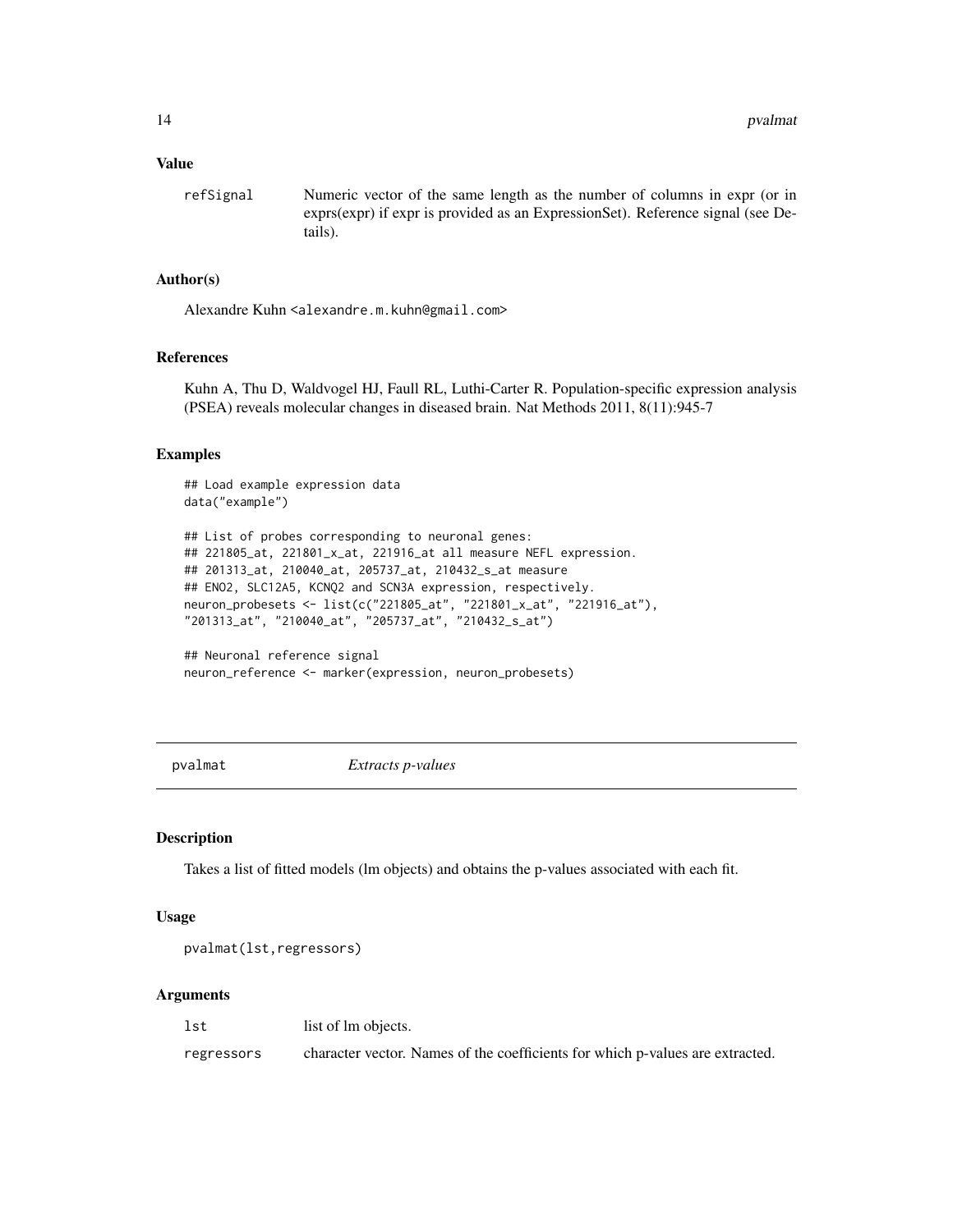#### <span id="page-14-0"></span>pvalmat the contract of the contract of the contract of the contract of the contract of the contract of the contract of the contract of the contract of the contract of the contract of the contract of the contract of the co

#### Details

Simple wrapper function that returns p-values extracted from summary(lm).

The coefficient names corresponding to the p-values to be extracted are matched based on their names in rownames(summary(lst[[i]])\$coef).

#### Value

pvalm numeric matrix. Matrix of extracted p-values with one row for each model in the list and one column for each targeted coefficient.

# Author(s)

Alexandre Kuhn <alexandre.m.kuhn@gmail.com>

# See Also

[coefmat](#page-1-1).

```
## Load example expression data (variable "expression")
## and phenotype data (variable "groups")
data("example")
## Four cell population-specific reference signals
neuron_probesets <- list(c("221805_at", "221801_x_at", "221916_at"),
"201313_at", "210040_at", "205737_at", "210432_s_at")
neuron_reference <- marker(expression, neuron_probesets)
```

```
astro_probesets <- list("203540_at",c("210068_s_at","210906_x_at"),
"201667_at")
astro_reference <- marker(expression, astro_probesets)
```

```
oligo_probesets <- list(c("211836_s_at","214650_x_at"),"216617_s_at",
"207659_s_at",c("207323_s_at","209072_at"))
oligo_reference <- marker(expression, oligo_probesets)
```

```
micro_probesets <- list("204192_at", "203416_at")
micro_reference <- marker(expression, micro_probesets)
```

```
## Stepwise model selection for 2 transcripts (202429_s_at and
## 200850_s_at) and focusing on control samples (i.e. groups == 0)
lmlist <- swlm(expression[c("202429_s_at", "200850_s_at"),],
subset = which(groups == 0),
upper = formula(~neuron_reference + astro_reference +
oligo_reference + micro_reference))
```

```
pvalmat(lmlist, c("(Intercept)", "neuron_reference", "astro_reference",
"oligo_reference", "micro_reference"))
```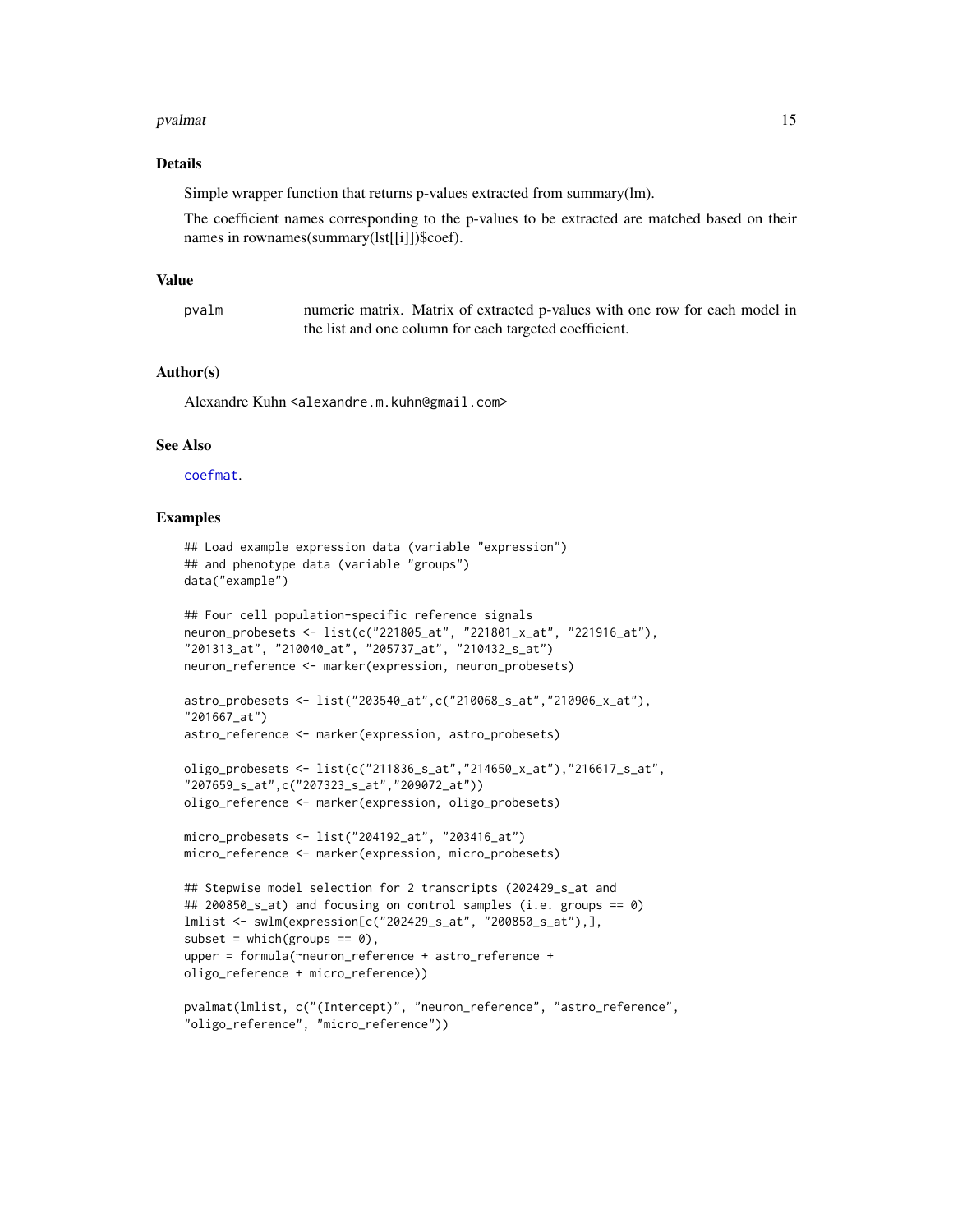#### Description

Simple wrapper to extract a particular slot for each object in a list.

# Usage

```
slt(ls,slot,index=NULL)
```
### Arguments

| ls    | list of objects.                                                                                         |
|-------|----------------------------------------------------------------------------------------------------------|
| slot  | character. Name of the slot to extract.                                                                  |
| index | integer vector. Optional index vector to extract only a subset of the elements<br>contained in the slot. |

# Details

The slot to be extracted is defined by matching "slot" against slot names of the first object in the list.

Slot extraction is done with sapply and the format of the output will depend on the content of the slots (see the value returned by sapply for details).

#### Value

sc vector or matrix.

#### Author(s)

Alexandre Kuhn <alexandre.m.kuhn@gmail.com>

```
## Two arbitrary regression summaries in a list
x < -1:10y1 \leq x + \text{norm}(10, \text{sd}=1)y2 \leq x + \text{norm}(10, \text{sd}=5)slm<-list()
slm[[1]] \leftarrow summary(ln(y1 \sim x))slm[[2]] \leftarrow summary(lm(y2 \sim x))
## Extract R-squared from the list of summary.lm objects
slt(slm, "adj.r.squared")
```
<span id="page-15-0"></span>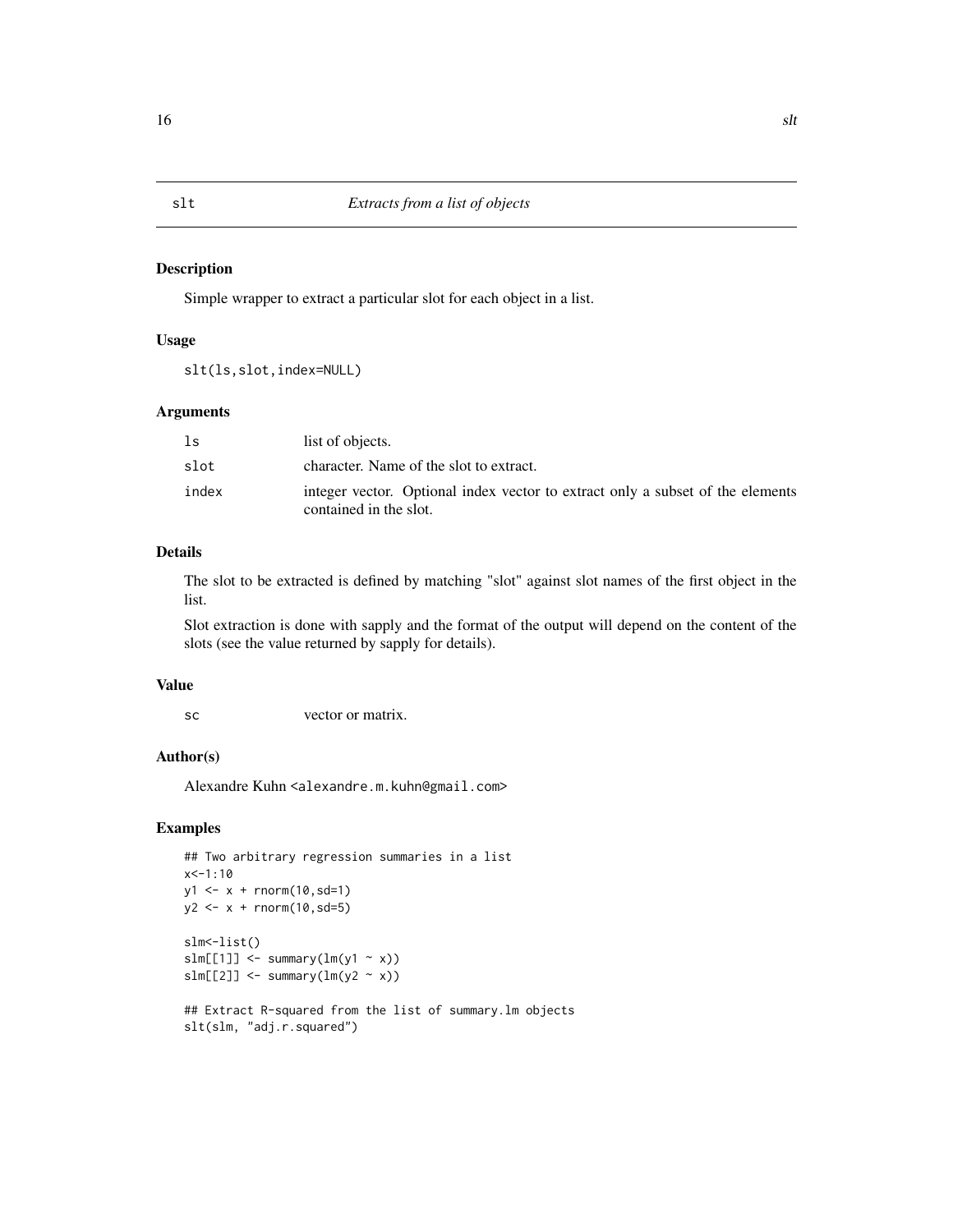<span id="page-16-1"></span><span id="page-16-0"></span>

#### Description

Simple wrapper around stepAIC() (package MASS) to repeatedly perform stepwise model selection by AIC on several dependent variables (or responses, taken as rows of a matrix).

# Usage

```
swlm(y,subset=NULL,upper,lower=formula(~1),direction='both',trace=FALSE,keep=NULL,verbose=FALSE)
```
# Arguments

|           | Numeric matrix (with responses as rows and samples as columns) or Expres-<br>sionSet. Typically the expression data with transcripts (i.e. for a microarray,<br>probes) as rows and samples as columns. If an ExpressionSet is provided the<br>expression data is extracted with the function exprs. |
|-----------|------------------------------------------------------------------------------------------------------------------------------------------------------------------------------------------------------------------------------------------------------------------------------------------------------|
| subset    | Integer vector. Represents a subset of samples (specified as column indices in<br>y) to use for model fitting. By default all samples are used.                                                                                                                                                      |
| verbose   | logical. If TRUE (default) the response number being fitted is printed.                                                                                                                                                                                                                              |
| upper     | see ?stepAIC                                                                                                                                                                                                                                                                                         |
| lower     | see ?stepAIC                                                                                                                                                                                                                                                                                         |
| direction | see ?stepAIC                                                                                                                                                                                                                                                                                         |
| trace     | see ?stepAIC                                                                                                                                                                                                                                                                                         |
| keep      | see ?stepAIC                                                                                                                                                                                                                                                                                         |

# Details

The initial model for the stepwise approach only contains an intercept term.

# Value

| swft | List of stepwise-selected models (see ?stepAIC) |  |
|------|-------------------------------------------------|--|
|------|-------------------------------------------------|--|

# Author(s)

Alexandre Kuhn <alexandre.m.kuhn@gmail.com>

# References

Kuhn A, Kumar A, Beilina A, Dillman A, Cookson MR, Singleton AB. Cell population-specific expression analysis of human cerebellum. BMC Genomics 2012, 13:610.

# See Also

[marker](#page-12-1),[lmfitst](#page-9-1).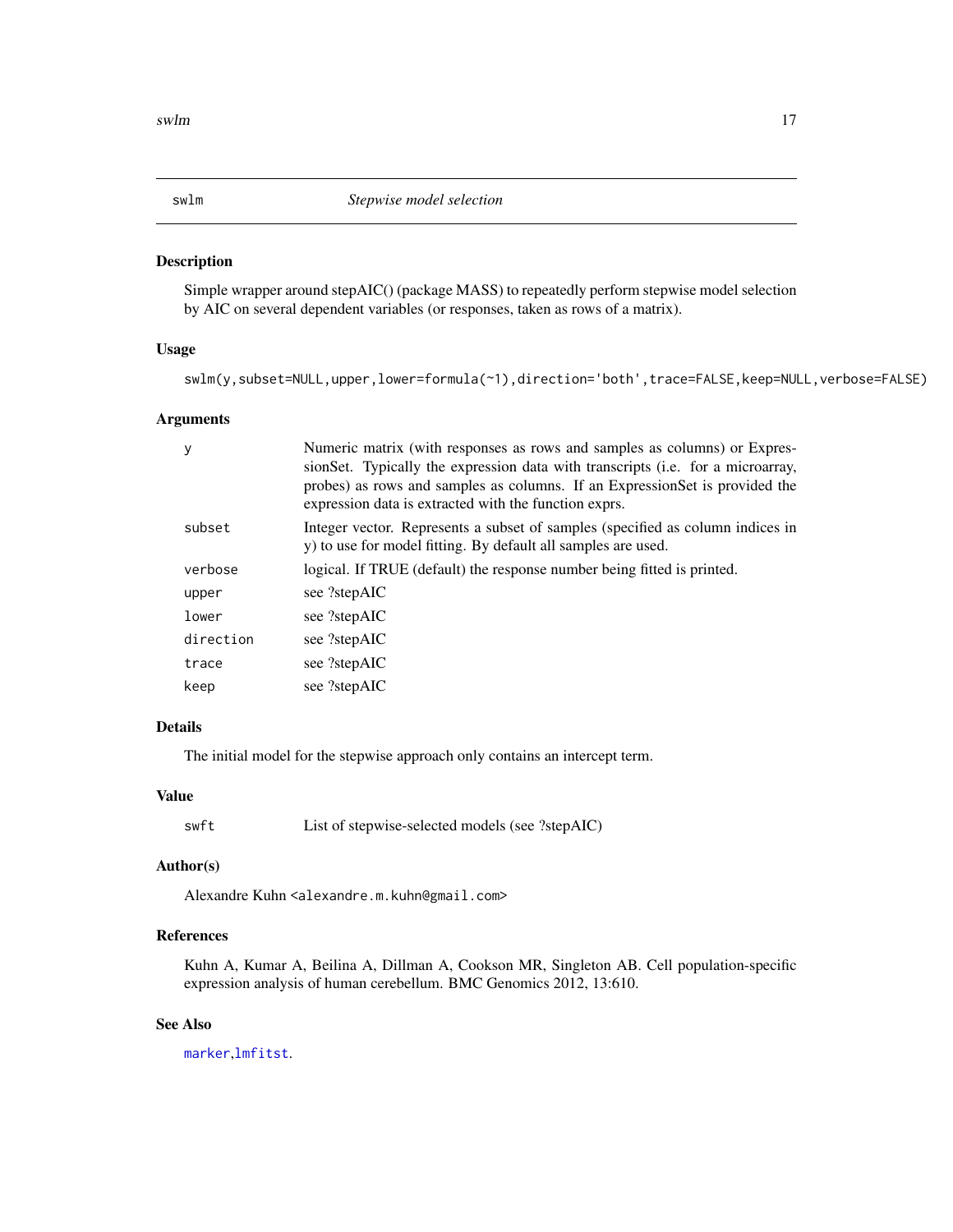```
## Load example expression data (variable "expression")
## and phenotype data (variable "groups")
data("example")
## Four cell population-specific reference signals
neuron_probesets <- list(c("221805_at", "221801_x_at", "221916_at"),
"201313_at", "210040_at", "205737_at", "210432_s_at")
neuron_reference <- marker(expression, neuron_probesets)
astro_probesets <- list("203540_at",c("210068_s_at","210906_x_at"),
"201667_at")
astro_reference <- marker(expression, astro_probesets)
oligo_probesets <- list(c("211836_s_at","214650_x_at"),"216617_s_at",
"207659_s_at",c("207323_s_at","209072_at"))
oligo_reference <- marker(expression, oligo_probesets)
micro_probesets <- list("204192_at", "203416_at")
micro_reference <- marker(expression, micro_probesets)
## Stepwise model selection for 2 transcripts (202429_s_at and 200850_s_at)
## and focusing on control samples (i.e. groups == \theta)
swlm(expression[c("202429_s_at", "200850_s_at"),],
subset = which(groups == 0),
upper = formula(~neuron_reference + astro_reference +
oligo_reference + micro_reference))
```